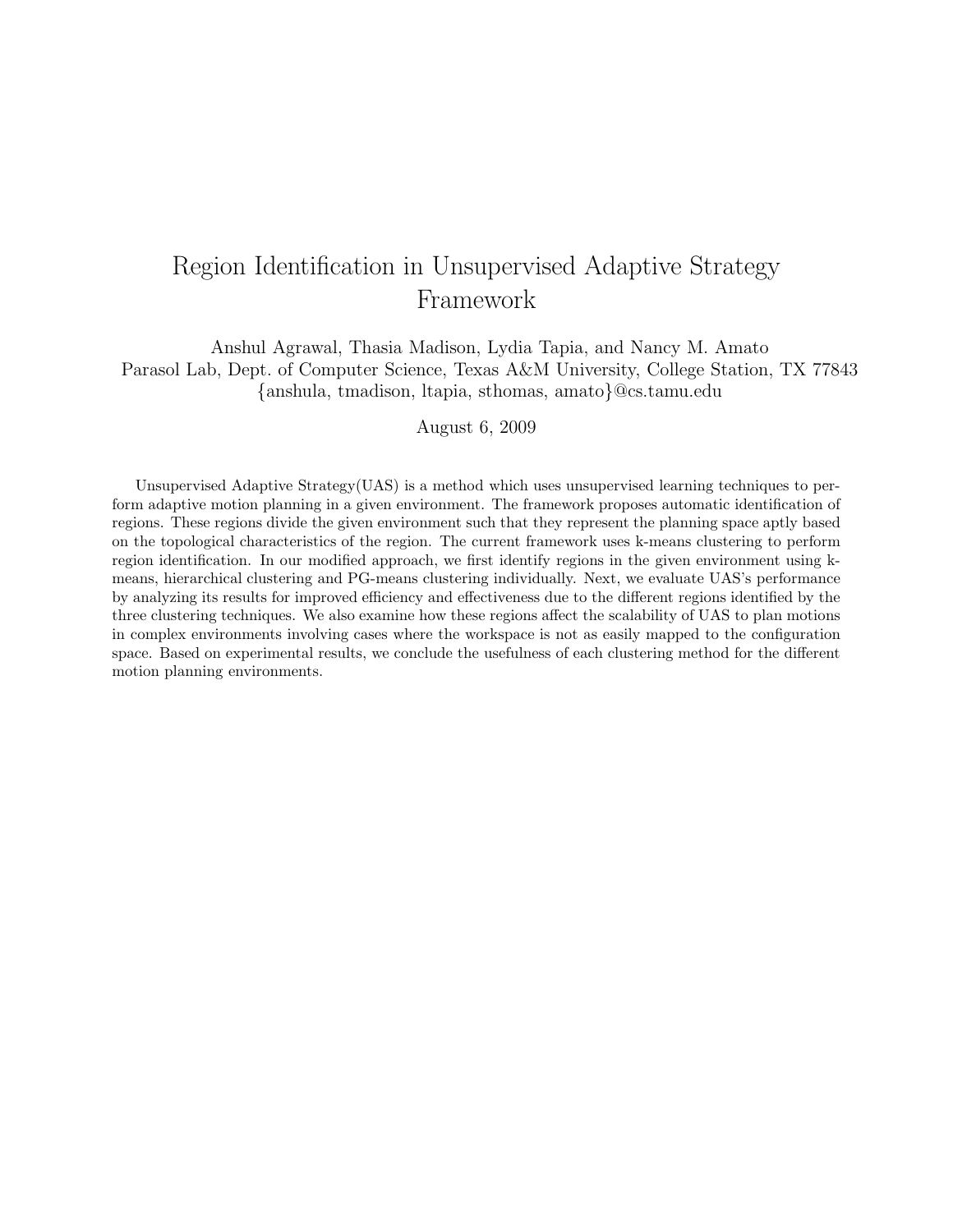## 1 Introduction

The problem statement of motion planning (MP) is to figure out a path from the start location to the end location in a given configuration space. Even in a known environment, MP is not an easy problem to solve. There is strong evidence that any complete planner will have complexity that grows exponentially in the degrees of freedom of the robot [19]. Numerous randomized approaches have been proposed to solve this problem[11, 1, 4, 13, 18, 3]. The efficiency and effectiveness of these planners has been seen to be highly correlated with the planning space and the problem construction [7]. Adaptivity has been proposed as a solution [15, 17, 10, 5, 20, 2]. While significant improvement has been shown over non-adaptive approaches, these methods have all been seen to have serious drawbacks that limit their usefulness such as requiring significant user intervention (e.g., manual classifications of training instances for supervised machine learning methods, parameter tuning to set learning rates and learning weights) or restricting the types of problems they are able to solve.

Unsupervised Adaptive strategy(UAS) for constructing Probabilistic Road Maps demonstrates a method which uses a combination of different adaptive learning strategies to make the motion planner more practical and efficient in complex environments with a variety of topological features. UAS explores a combination of two previously introduced adaptive methods, a feature-sensitive motion planning framework [15] and temporal adaptation (provided by the Hybrid PRM planner [10]). The UAS requires less user intervention, models the topology of the problem in a reasonable and efficient manner, can adapt the sampler depending on characteristics of the problem, and can easily accept new samplers as they become available. UAS uses the feature-sensitive framework to identify regions, except it replaces the tedious manual creation and labeling of training examples with unsupervised clustering. It then applies the adaptive strategy from Hybrid PRM in each of these semi-homogeneous regions. UAS assigns and adjusts sampler rewards based on the structural improvement the sampler makes to the roadmap [16].

The current implementation of this UAS framework uses k-means clustering to perform the unsupervised region identification. In this paper we compare and analyze two more clustering techniques namely hierarchical clustering and PG-means clustering individually with the framework. We create three versions of the UAS framework. Each of these versions runs one clustering method, that is, k-means, hierarchical, or PG-means [6]. We then execute the versions of UAS on several complex MP environments, where each environment poses a different challenge to the clustering strategy. We record the test-run results generated by each clustering technique and evaluate them against each other according to several criteria. We see if the generated clusters span over similar topology segments of the environment. We also test the regions for the runtime efficiency of the MP strategies on the regions generated to conclude if the regions are beneficial to UAS or not. At the end of the paper, we conclude the advantages and disadvantages of each clustering technique when integrated with the UAS framework, and suggest which one these three would be a better algorithm to use with the UAS.

# 2 Related Work

#### 2.1 Unsupervised Adaptive Strategy

UAS demonstrates how combining both the topology adaptation and sampler adaptation assists in answering the question of where and when to apply different sampling strategies. It simplifies the process of adaption that requires minimal user intervention, can be applied to any MP problem, and supports both topological and sampler adaptation. No previous method has all these characteristics. Augmenting an approach with topology adaptation enhances performance by focusing sampling in important or difficult regions of the problem. Adapting the sampler during the problem solution removes the burden of mapping samplers to region features and making sub-optimal choices. The results presented in this approach use workspace partitioning but can be easily extended to C-space partitioning as was done in [17].

In our method outlined in Algorithm 2.1, we first replace the requirement of manual training data creation and labeling with unsupervised learning for region identification. Next, we exchange the manual mapping of region types to samplers with the adaptive strategy provided in Hybrid PRM. This allows our method to continue to perform well as new sampling strategies are developed without requiring any additional input from the user. Also, the homogeneity of the region allows Hybrid PRM to quickly assess the space and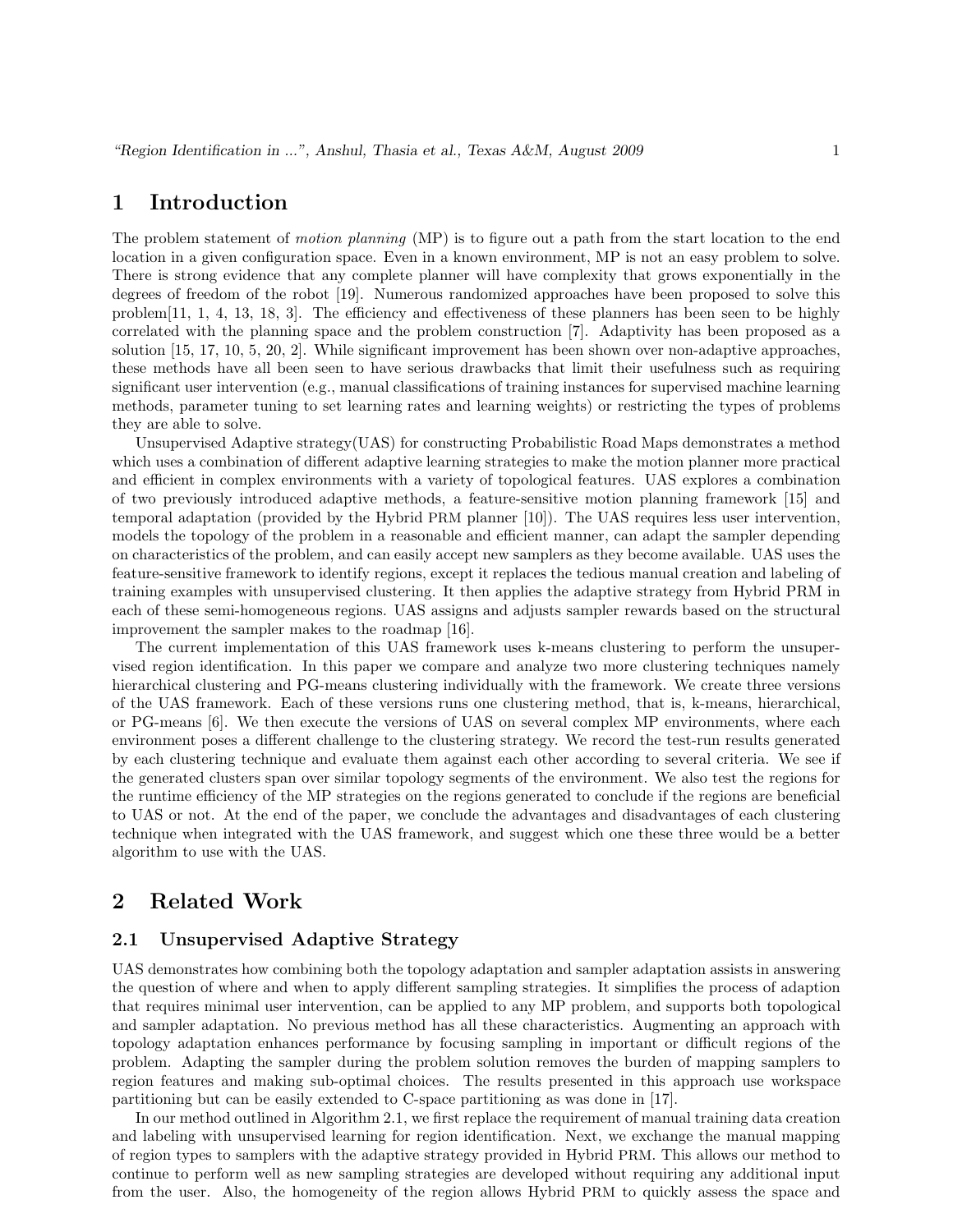select optimal samplers. This property reduces sensitivity to parameters such as learning rate and number of samplers. Finally, we use roadmap structure improvement metrics to automatically assign rewards/costs to the various samplers instead of tuning those parameters by hand, thus further eliminating parameter sensitivity. In the following subsections, we describe each step of the algorithm in more detail.

Algorithm 2.1 Unsupervised Adaptation Method (UAS).

| Input. An environment E, a query $Q$ , a set of samplers S, and an increment size m. |
|--------------------------------------------------------------------------------------|
| Output. A roadmap $R$ .                                                              |
| 1: Identify (homogeneous) regions for planning in $E$ .                              |
| 2: Set $Pr(s) = 1/ S $ for each sampler $s \in S$ .                                  |
| 3: while $Q$ not solved with $R$ do                                                  |
| for all regions identified in $E$ do<br>4:                                           |
| for $i=1m$ do<br>5:                                                                  |
| Select sampler s according to probabilities $Pr$ .<br>6:                             |
| Generate a sample with $s$ and add it to $R$ .<br>7:                                 |
| Update $Pr(s)$ according to the structural improvement of R.<br>8:                   |
| end for<br>9:                                                                        |
| end for<br>10:                                                                       |
| $11:$ end while                                                                      |
| 12: return $R$ .                                                                     |
|                                                                                      |

#### 2.1.1 Feature Sensitive Motion Planning Framework

This approach was introduced as a method that used machine learning to characterize and partition a planning problem [15]. In this approach, the planning space is recursively subdivided until a machine learning method is able to classify a subdivision as appropriate for a planner from a given library. This topology mapping may be defined in either workspace or C-space. The strength of this method lies in its ability to identify a model of a problem's topology that make certain regions appropriate for certain planners. However, other than recursive subdivision calls, it is not able to adapt planner applications over time. Another drawback of this approach is that it requires a mapping of samplers to regions, typically generated by machine learning techniques that require an "expert" to label hundreds of examples of training data. Such a mapping must be repeated as new planners are developed.

#### 2.1.2 Hybrid PRM

Here, a reinforcement-learning approach provides sampler adaption by selecting a node generation method that is expected to be the most effective at the current time in the planning process [10]. Variations of this method that changed the learning process [21] and employed workspace information [12] have also been explored. The theory behind this method is that as the space becomes over-sampled by simple samplers, more complex samplers will be able to take over. However, these samplers are applied globally over the whole problem, and the features of the planning space, such as topology, are not used when deciding where to apply the selected method. Also, there are many parameters that need to be set for optimal application of the Hybrid PRM method such as initial sampler weights, sampler reward/cost assignment, how weights are adjusted during learning, and how long before beginning adaptation, to name a few. As new samplers become available, it is straightforward to add them to HybridPRM.

#### 2.1.3 K-means Clustering

k-means, also referred to as the Lloyd's Algorithm, is a clustering technique used to group n samples into k clusters in a given euclidean space until each observation belongs to the nearest mean. The initial  $k$  means are randomly selected in the given space. It then groups the observation samples with the closest means. Next, it finds the centroids to these regions and re-associates the samples with the different centroids based on the closest distance. The centroids of these clusters become the new means of the cluster. This process is repeated until convergence is achieved.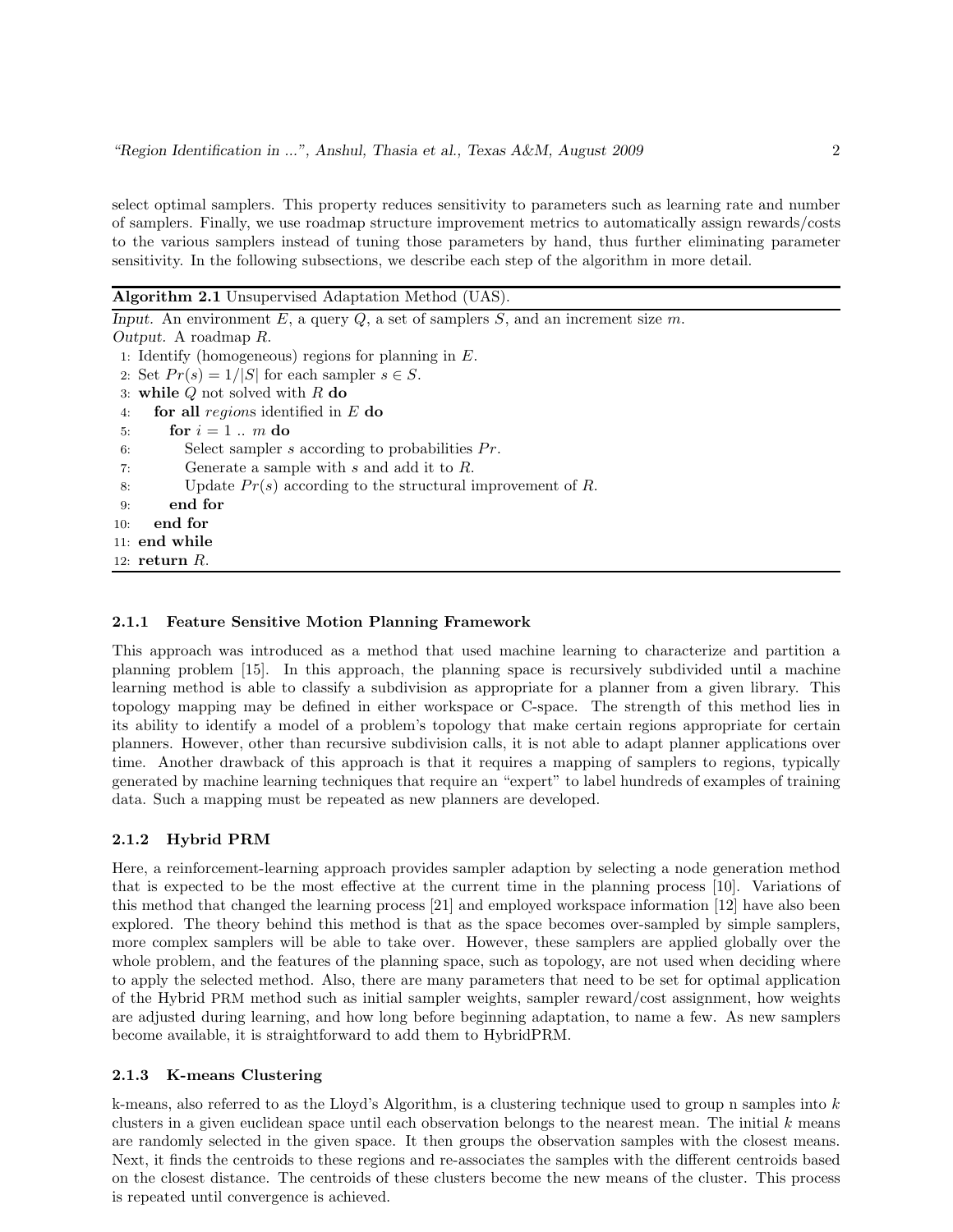#### 2.1.4 Unsupervised Region Identification

To identify semi-homogeneous regions in the environment, UAS first constructs a small roadmap using each of the different samplers. Next, it partitions the nodes in the roadmap into  $c$  clusters using k-means clustering, for a given number of clusters c. There are many features that have been previously explored for region identification [15]. In the results shown in UAS, clustering is based on a set of features that are independent of robot type: visibility, X-position, Y-position, and Z-position. Then, it defines each region as the bounding box of each node set. Due to the use of positional values as features, clusters may result in overlapping regions.

Choosing the number of clusters  $c$  is often difficult to perform using k-means clustering. In our motion planning application, the use of positional values  $(X, Y, Z)$  as features only complicates this selection because additional clusters will always provide an improvement. For example, consider the set of samples in Figure 1 for the Maze environment (Figure 4(a)). Partitioning the samples into 3 clusters (a) intuitively splits the environment into a single constrained region in the middle and two free regions on each end (samples are colored according to cluster membership). Increasing the number of clusters to 4 (b) begins to partition the already homogeneous regions. For example, the one circled region in (a) becomes the two circled regions in (b).



Figure 1: clustering based on a small roadmap in the Maze.

In order to overcome this limitation and automate the process, we examine the percentage of the variance explained,  $(\sum_{i=1}^k \sigma_i^2)/\sigma^2$  where  $\sigma^2$  is the variance of the data set, for each c. Recall that the data set is defined by the features used for clustering (Section 2.1.4). We select the  $c$  that maximizes the second derivative of this function. This is commonly known as the elbow criterion [9, 14]. Intuitively, this criterion selects c such that adding additional clusters does not add sufficient information. In Figure 2, the average variance is plotted against the number of clusters for two environments, the L-tunnel and Maze. The "elbow" is indicated with a red star in each plot, and its calculation is shown in the inset. As noted above, the Maze is best represented by 3 clusters (see Figure 1(a)) instead of 4 (Figure 1(b)) which splits a region of homogeneous visibility.

#### 2.1.5 Unsupervised Sampler Reward Assignment

Another area typically requiring user intervention is tuning the learning rate and the rewards/costs for each sampler. In addition, as new samplers are added to the set, these values may have to be adjusted. Similar to Hybrid PRM [10], UAS uses an exponential function to update sampler rewards. However, it defines the individual sample rewards differently. It rewards samplers on the range [0,1] as follows: cc-create and ccmerge nodes have a reward of 1 (since they always improve the roadmap) and all other nodes (e.g., cc-expand and cc-oversample) have a reward of  $e^{-\alpha v_t^2}$ , where  $v_t$  is the visibility ratio of the node generated at time step t and  $\alpha > 0$ . This gives nodes with low visibility a large reward and nodes with high visibility a small reward. The UAS found that  $\alpha = 4$  works well in practice because it weights the rewards on either end of the visibility spectrum (i.e., nearly 1 for the lowest visibilities and nearly 0 for the highest). It assigns equal weight to past performance and random selection when setting sampler probabilities.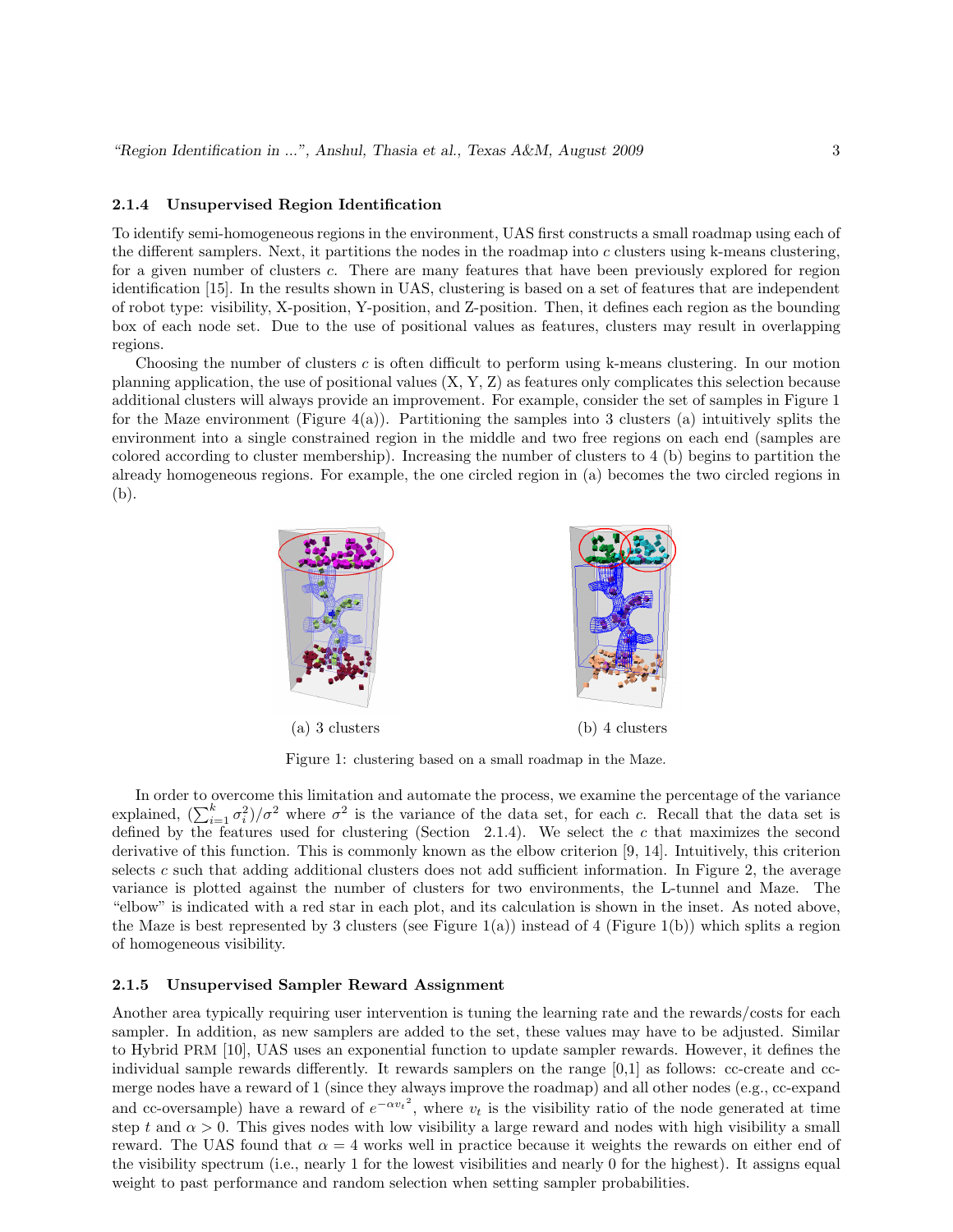

Figure 2: Change in variance as the number of clusters increases.

# 3 Methods

In our approach to testing the two clustering techniques, we implemented a couple of Matlab scripts that run hierarchical clustering and PG-means clustering on a given data set and return the clusters formed by the respective methods. The UAS process is divided into three discrete steps. First, the UAS Framework samples a small number of points across the environment in the Configuration Space and calls these data points the training set. We modified the existing UAS Framework such that it outputs and stores the sampled training set data points into a file, which can be read by the clustering code. Then, the UAS program pauses for the user to confirm the generation of clusters. At this time, the user is expected to run the clustering methods, hierarchical clustering or PG-means clustering, on the data read in from the files containing the training set data. These Matlab script files perform the clustering specific operations and return the clusters in list form into another file as the output. At this point, the UAS program can be allowed to continue. In the final stage, the UAS program parses the file with the cluster outputs and performs Hybrid PRM on the different regions created to generate a roadmap that can solve a given query.

#### 3.1 Hierarchical Clustering

Hierarchical clustering recursively groups the given set of nodes based on certain proximity distance metrics. We use binary agglomerative hierarchical clustering to perform a bottom-up recursive clustering of the two closest nodes at each step. There are three major conceptual steps involved in this process.



Figure 3: A randomly generated 2D data set of 100 nodes (a) Dendrogram(with a maximum of 10 clusters/leaf-nodes) (b) Elbow Criterion (c) 3 Optimum Clusters

• Distance Matrix: A distance array is first created as a list of all distances between each of the nodes in the input data set based on a certain distance metric in the configuration space. We chose this metric to be Euclidean distance, which is just the square-root of the sum of the squares of differences between two points.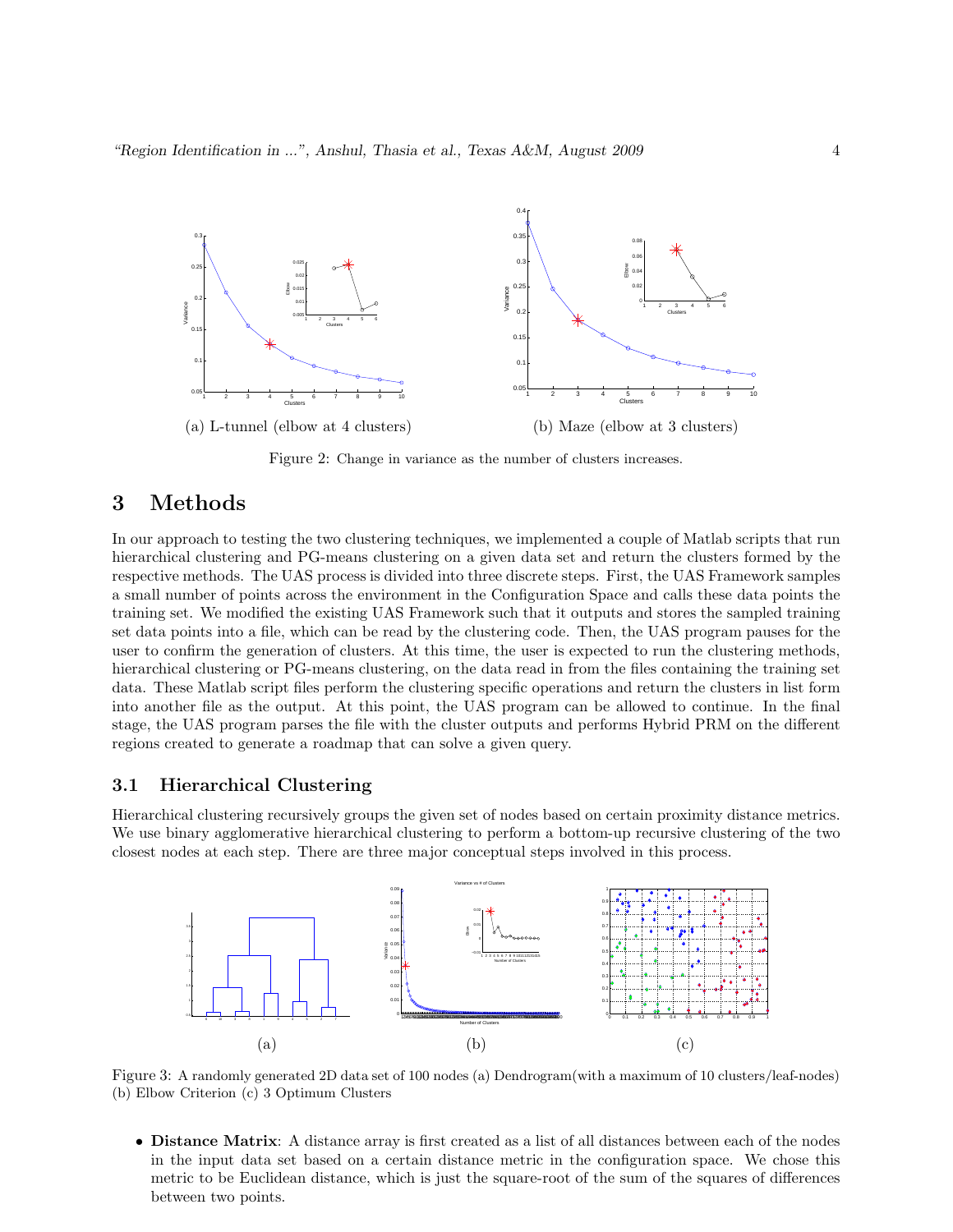- Linkage Matrix: Next, a Linkage Matrix is created with 'Wards Distance' as the linkage criteria. A Linkage Matrix is a connection analysis tool, that is used to represent the hierarchical clustering tree (see Figure 3.1(a)). The Wards Distance is the Inner squared Distance that can be used to minimize the variance of the clusters.
- Optimal Clusters; In the last stage of creating clusters to represent the given environment, we apply the elbow criterion on the variance vs. number of clusters curve. The elbow criterion is used to find the optimal number of clusters by observing the rate of increase in the information gain rate with the increase in the number of clusters. (see Figure  $3.1(b)$ ). This criterion returns the number of optimal clusters k for the given environment, and we slice the hierarchical clustering tree at a height where there are only  $k$  leaf nodes. All the sampled nodes that lie in the sub-tree of these leaf-nodes fall under the same cluster.

#### 3.2 Projected Gaussian-means Clustering

In the initial step, PG-means  $[6]$  generates a model of k clusters. The method used to learn the new model is called Expectation-Maximization (EM); however, any other method, i.e. k-means, can be used to obtain a new model. EM is a technique where the likelihood of generating an expected model of clusters is maximized based on logarithmic statistics. Once the best model of  $k$  clusters is obtained, the model and data set are projected to a 1-dimensional arbitrary axis to expedite the process of testing. After the projection phrase, the model is tested for its fitness with the data set. The Kolmogorov-Smirnov Test (KS-Test) is used to compare the model to the data set since it theoretically determines whether two given data sets differ significantly. At this time, the model may be accepted; if it is rejected, a new model is created using EM based on the previous learned model, and the PG-means process is repeated in this manner until a model is accepted.

PG-means was set up with the following parameters and respective values:

- Alpha: 0.001
- Number of projections: 12
- Data matrix: Sample nodes generated in the training phase of the UAS framework.

The resulting information that the PG-means code provides is the number, location, and orientation of the final model of clusters. Finally, a Euclidean distance function was used to associate the nodes with their closest cluster centers.

### 4 Experiments

In this section, we compare the performance of our region identification methods within the UAS Framework. We study both rigid body problems and articulated linkages in environments of varying heterogeneity.

#### 4.1 Experimental Setup

We implemented all planners using the C++ motion planning library developed by the Parasol Lab at Texas A&M University. RAPID [8] is used for collision detection computations. The hierarchical clustering was performed using the MATLAB® clustering library. The PG-means library used for this research project was provided by Greg Hamerly at Baylor University[6].

In our approach, connections are attempted between  $k$  "nearby" nodes according to a certain distance metric; here we use  $k = 20$ , C-space Euclidean distance, and a simple straight-line local planner. For a given region, we select a sampler based on the region's average visibility. Our experiments map the regions as follows: in low visibility regions OBPRM is chosen, in medium visibility regions we use Gaussian sampling, and in high visibility regions uniform random sampling is used. Hybrid PRM is implemented as discussed in [10]. Sampler probabilities are initialized to the uniform distribution.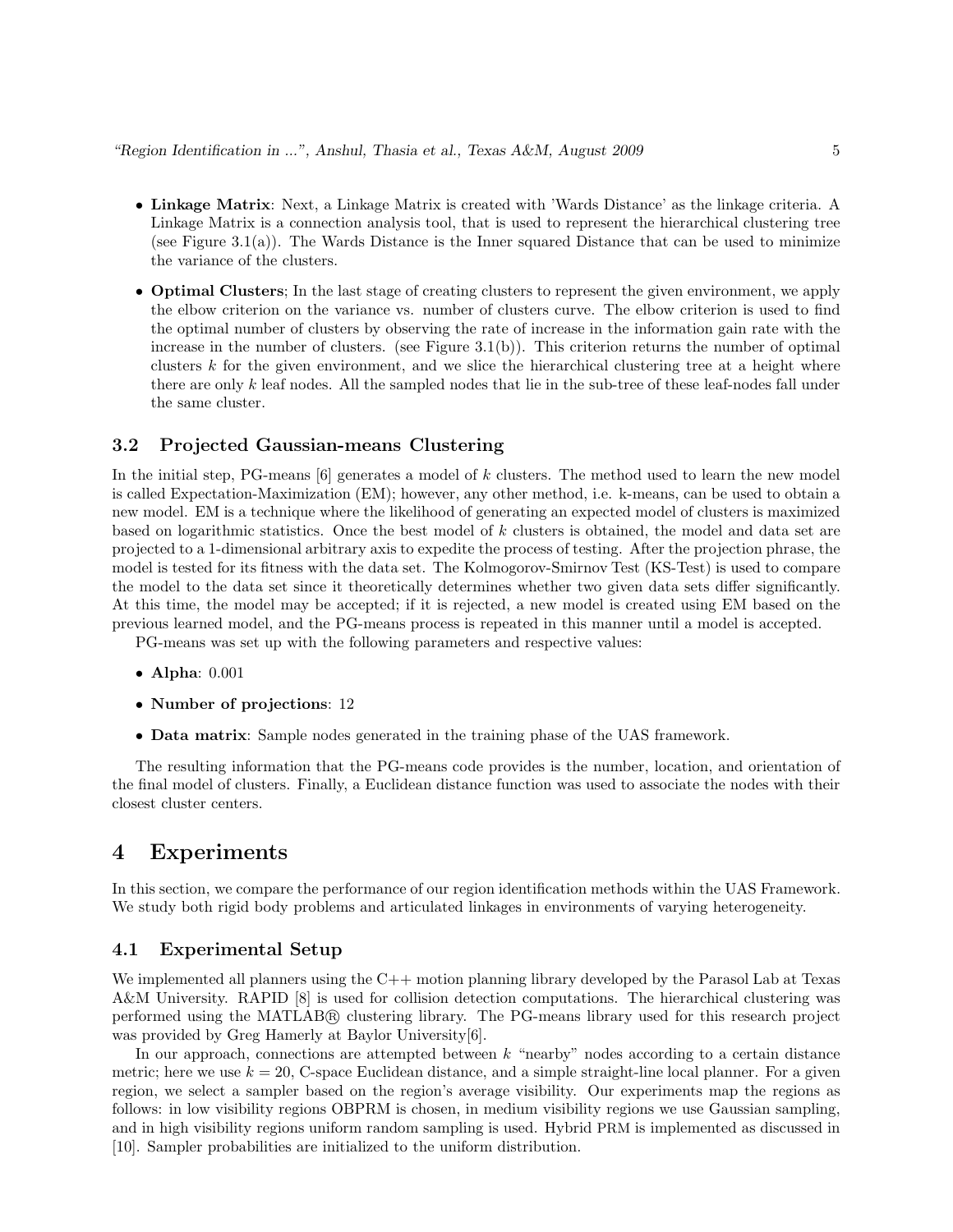

Figure 4: Rigid body (a-c) and articulated linkage (d) environments studied. The robot must travel from one end to the opposite end.

#### 4.1.1 Environments Studied

We explore several different rigid body and articulated linkage environments of varying topology, see Figure 4. In these environments, the witness queries have been designed to force the robot to traverse the entire problem space. This ensures that they capture the problem complexity.

- Maze: This environment consists of two open areas connected by a maze of narrow tunnels. The tunnels vary from smaller than the robot (impassable) to just slightly wider than the robot. The robot is in the shape of a spinning top, and it is often very difficult for a planner to find feasible motions in the maze.
- L-Tunnel: The L-shaped robot must rotate and translate in between three large obstacles to traverse an L-shaped maze.
- Hook: The Hook environment has two walls with slits between them. The robot, a hook, must rotate and translate between the two slits to move from one side of the environment to the other.
- Walls: The Walls environment has several chambers with small holes connecting them. Each chamber is either cluttered or free. The robot must traverse each chamber to solve the query.

#### 4.1.2 Sampler Selection and Evaluation

To have a variety of sampling techniques in our available library of samplers, we have chosen samplers known to work well with varied amounts of obstacles. The samplers selected are: uniform random sampling [11], Gaussian sampling [4], and OBPRM [1]. For Gaussian sampling, we use two values of the Gaussian distance d: the robot's minimum diameter,  $r_d$ , and  $2r_d$ .

We use the following metrics to evaluate planner performance: ability to solve a user-defined witness query, changes in types of nodes generated (e.g., cc-create, cc-merge, cc-expand, and cc-oversample), and collision detection calls as a measure of time.

#### 4.2 Cluster Study

As demonstrated in [15], the training set (initial roadmap) must be cheap, fast, and represent the main features of the C-space. To define a good initial roadmap size, we chose to construct our small roadmap with fixed proportions of uniform random, Gaussian, and OBPRM nodes. Other sampling techniques could be used, but this set of planners mirrored the planners used for full map-building. We also used a low connection parameter  $(k = 5)$  to reduce cost. For example, roadmaps of 100 to 1000 nodes required from 48,664 to 400,848 CD calls. For the experiments here and those done in previous studies [15], low values of k capture the topology of the space. A larger value of  $k$  is used when maps are generated in the regions (Section 4.1.1). For each environment, the number of clusters identified by k-means and hierarchical clustering used the elbow criterion described in Section 2.1.4. PG-means used the KS Criterion to find this number.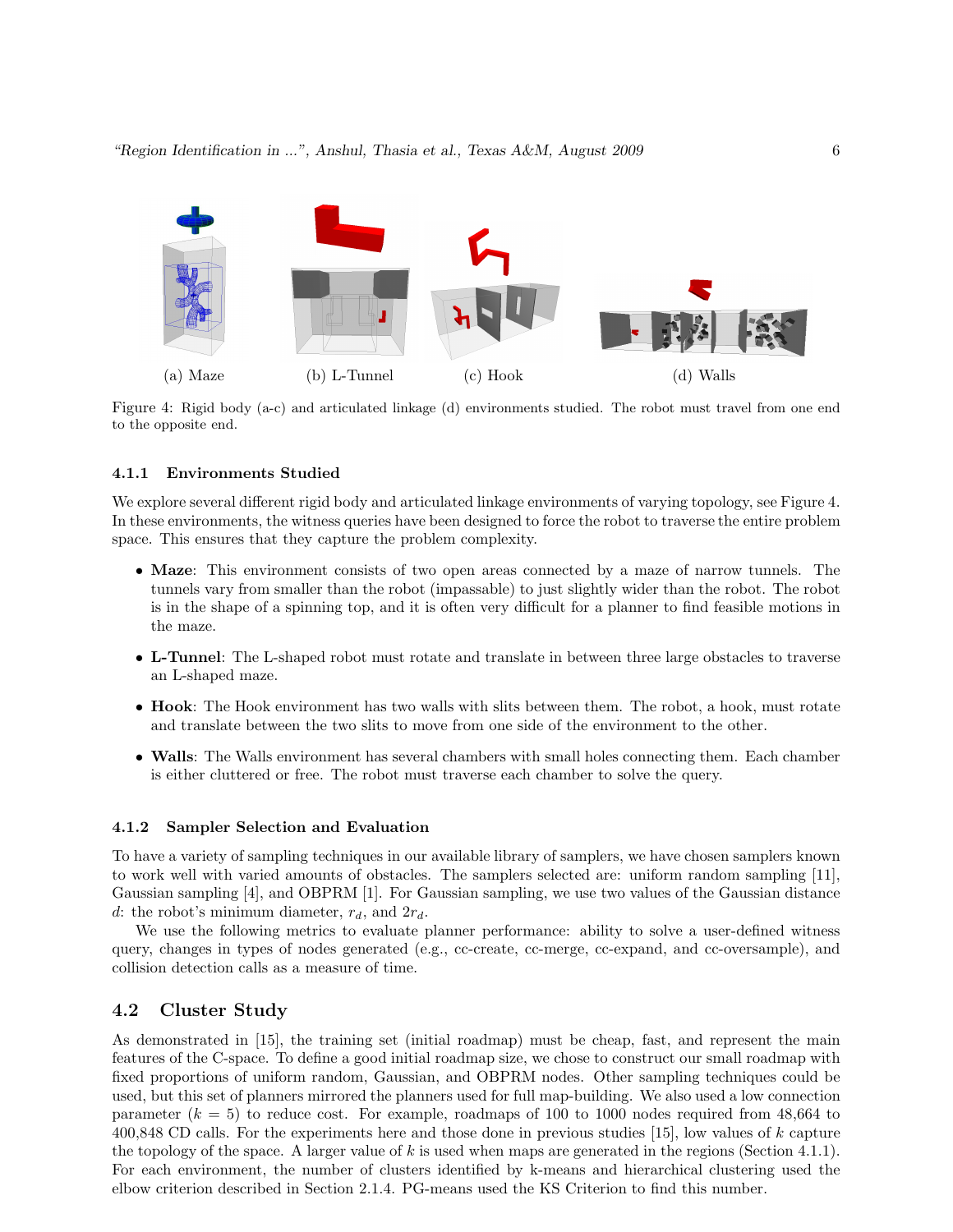After the roadmaps were constructed, we studied the effect of the number of nodes on cluster quality. Recall that while all features, positional and visibility, are used in clustering, the positions are used to define region boundaries and visibility is used to define region homogeneity. For example, in the Maze environment, using k-means and hierarchical clustering, we found that with 200 nodes, 3 clear clusters were formed (Figure 1(a)). When the training set size was reduced to 100, three clear clusters were still able to be formed. Contrastingly, in the Maze environment using PG-means clustering, we found that with 200 nodes, 4 clear clusters were formed. However, when the training set size was reduced to 100, only two clear clusters were formed.

For k-means, the visibility changes made two clear facts. First, an increased number of training samples increases the chance of finding clear, homogeneous regions. This was reflected in the difference in min/max ranges for different data set sizes. Second, while more samples are useful, they are not necessary to obtain good regions. This was made clear by the average visibility values, variance of visibility, and size and placement of the regions across all data set sizes. These results are shown in Table 1, where clusters are grouped by the relative positions of their members. Due to these facts, we chose a low, set number of samples (200) for clustering in the environments shown. However, as new problems are explored, the effects of sample size on cluster identification can be evaluated as shown.

The results of hierarchical clustering, as illustrated in Table 2, were very similar to those of the k-means for the Maze environment. The number of clusters remained the same for different training set sizes. Also, the visibility ranges and the averages showed a very similar trend. There were three clusters identified, with one cluster being low visibility, and the others being high visibility. This could be attributed to the fact that both k-means and hierarchical clustering use the elbow criterion to determine the optimal clusters. Another reason for this would be that both of these clustering methods attempt to group nodes based on some representative value of the data; k-means uses centroids and hierarchical uses Wards distance.

PG-means clustering shows an interesting trend with changing the number of nodes in the training data set. As evidenced by the results listed in Table 3, there is a drastic change in the number of clusters generated with changing the number of nodes. With 200 nodes, four optimum clusters were detected; however with 300 nodes, eleven optimum clusters were generated. This could be attributed to the KS-Test, which uses both the data set and the iterative cluster models it generates to learn and eventually conclude the optimal clusters. Thus changing the data set number makes a considerable impact on the resulting clusters.

One way to look at the data is to look at the spread of visibility values as defined by the difference of the minimum and maximum visibility values in a cluster. In the PG-means tests, the spread varies with the number of nodes and clusters generated. For example, in the case of the 200 node training data set, two clusters have a medium spread (0.667,0.333) one has a wide spread (0.800), and one has a low spread (0.200). The magnitudes of the spreads also reflect the magnitudes of the standard deviation. In the 100 node data set, the spreads were the maximal values of 1.000 and 1.000. Additionally, in the 400 node data set, the spreads were distributed from 0.333 to 0.600 across the five clusters indicating little homogeneity in a single cluster's visibility. Thus, the 200 node training data set was chosen for the purposes of our experiments.

#### 4.3 Performance Study

In this section we compare the performance of k-means, hierarchical clustering and PG-means clustering, when they are integrated with the UAS Framework, in each environment. We allow the planner to attempt to solve the query with at most 5000 nodes for all environments except L-Tunnel in which we allow 8000 nodes.

From our results displayed in Table 4, one can see that in the L-Tunnel environment, hierarchical clustering outperformed the other two clustering methods as illustrated by the low number of nodes generated and collision detection calls. However, no single clustering method dominates in every environment as evidenced by k-means' strong performance in the Maze Environment. K-means not only generated the least number of nodes in this environment, it also made the least number of collision detections calls. Even though hierarchical clustering had to generate the largest number of nodes, it also had less collision detection calls than PG-means and k-means. This implies the topology was better captured by the clusters. In the final tested environment, the Walls environment, PG-means' performance trumped the other two clustering methods', which is supported by the extremely low number of nodes generated and resultant collision detection calls.

Our results show that the number and placement of clusters is important to UAS's ability to solve queries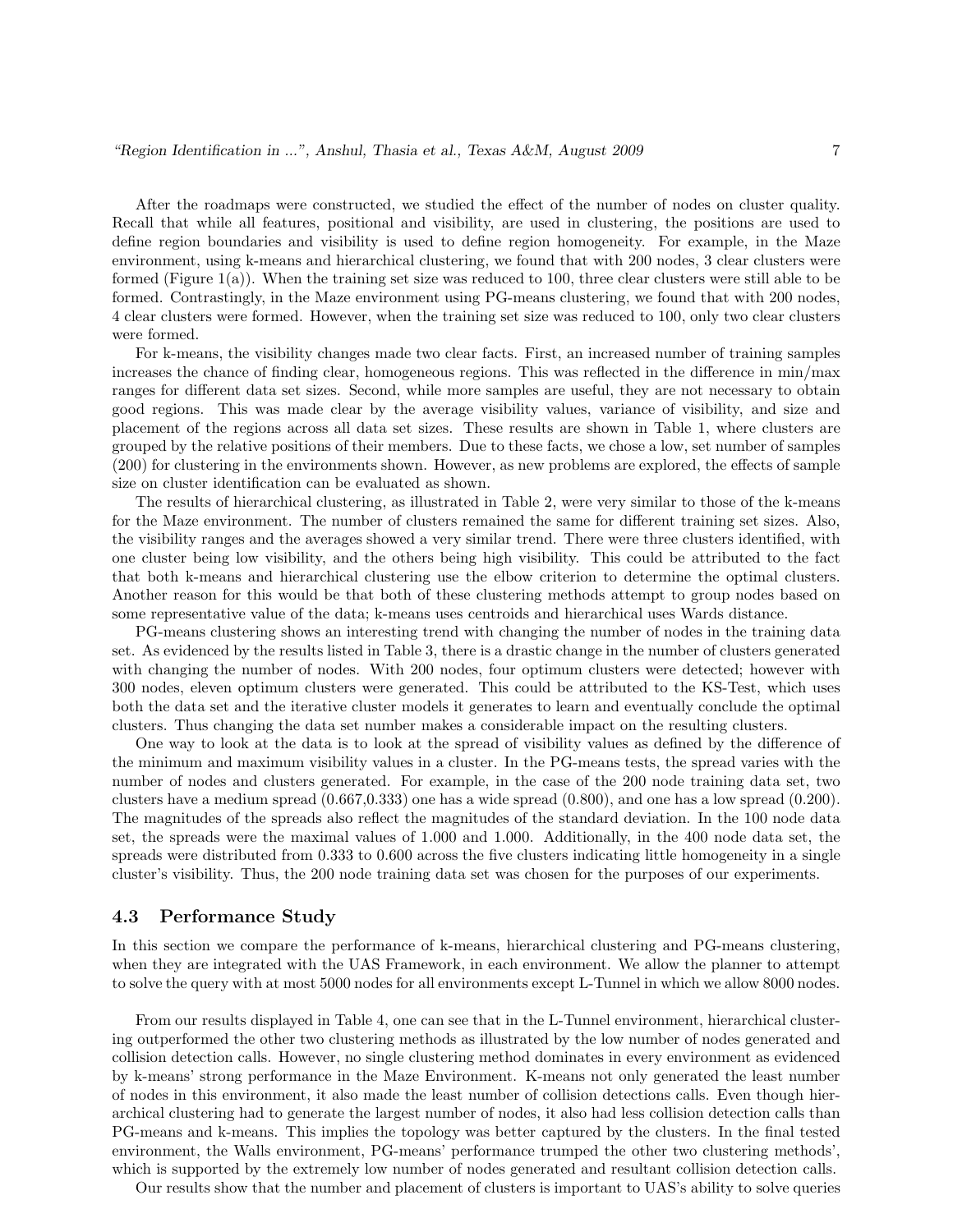| Cluster        | Data Set    | <b>Size</b> |       | <b>Visibility</b> |       |       |
|----------------|-------------|-------------|-------|-------------------|-------|-------|
| $^{\#}$        | <b>Size</b> | $\%$        | Avg.  | Std. Dev.         | Min   | Max   |
| $\theta$       | 100         | 27          | 0.241 | 0.191             | 0.000 | 0.600 |
|                | 200         | 18          | 0.192 | 0.169             | 0.000 | 0.500 |
|                | 300         | 20          | 0.314 | 0.210             | 0.000 | 0.667 |
|                | 400         | 21          | 0.338 | 0.202             | 0.000 | 0.667 |
| 1              | 100         | 42          | 0.813 | 0.242             | 0.250 | 1.000 |
|                | 200         | 43          | 0.907 | 0.158             | 0.375 | 1.000 |
|                | 300         | 48          | 0.885 | 0.189             | 0.375 | 1.000 |
|                | 400         | 47          | 0.886 | 0.189             | 0.400 | 1.000 |
| $\overline{2}$ | 100         | 31          | 0.857 | 0.177             | 0.500 | 1.000 |
|                | <b>200</b>  | 40          | 0.813 | 0.211             | 0.400 | 1.000 |
|                | 300         | 32          | 0.915 | 0.141             | 0.500 | 1.000 |
|                | 400         | 31          | 0.943 | 0.111             | 0.667 | 1.000 |

Table 1: Cluster statistics on the Maze environment using different data set sizes. Clusters are grouped using k-means clustering.

| Cluster        | Data Set    | <b>Size</b> |       | <b>Visibility</b> |                         |      |
|----------------|-------------|-------------|-------|-------------------|-------------------------|------|
| $^{\#}$        | <b>Size</b> | $\%$        | Avg.  | Std. Dev.         | $\overline{\text{Min}}$ | Max  |
| $\theta$       | 100         | 23          | 0.272 | 0.209             | 0.0                     | 0.6  |
|                | 200         | 14          | 0.139 | 0.141             | 0.0                     | 0.5  |
|                | 300         | 25          | 0.399 | 0.235             | 0.0                     | 0.8  |
|                | 400         | 17          | 0.312 | 0.221             | 0.0                     | 0.75 |
| 1              | 100         | 45          | 0.829 | 0.213             | 0.33                    | 1.0  |
|                | 200         | 41          | 0.795 | 0.226             | 0.33                    | 1.0  |
|                | 300         | 26          | 0.966 | 0.083             | 0.6                     | 1.0  |
|                | 400         | 34          | 0.895 | 0.179             | 0.25                    | 1.0  |
| $\overline{2}$ | 100         | 32          | 0.764 | 0.298             | 0.0                     | 1.0  |
|                | 200         | 45          | 0.887 | 0.180             | 0.33                    | 1.0  |
|                | 300         | 48          | 0.871 | 0.214             | 0.0                     | 1.0  |
|                | 400         | 49          | 0.871 | 0.204             | 0.33                    | 1.0  |

Table 2: Cluster statistics on the Maze environment using different data set sizes. Clusters are grouped using hierarchical clustering.

in a given environment. For instance, in the Maze environment, k-means and hierarchical clustering found three clusters and outperformed PG-means, which found four clusters. Furthermore, k-means performed slightly better than hierarchical clustering in the Maze environment and this could be attributed to the size and placement of the clusters k-means creates. In the Walls environment, PG-means generated three clusters as opposed to the six clusters that k-means and hierarchical clustering discovered. PG-means' strong performance in the Walls environment demonstrates that the three clusters generated by PG-means were more appropriate for the Walls environment.

# 5 Conclusion

Using our feature evaluation techniques, we have been able to extract useful information about the environment which is consequential to more efficient motion planning. As a result of our research, we find that each clustering method has its strengths and weaknesses in a given environment. In the future we plan to use the information gathered to better choose a clustering method for a given environment. It is evident from the performance tests that improved clusters result in more efficient motion planning. Both the features used to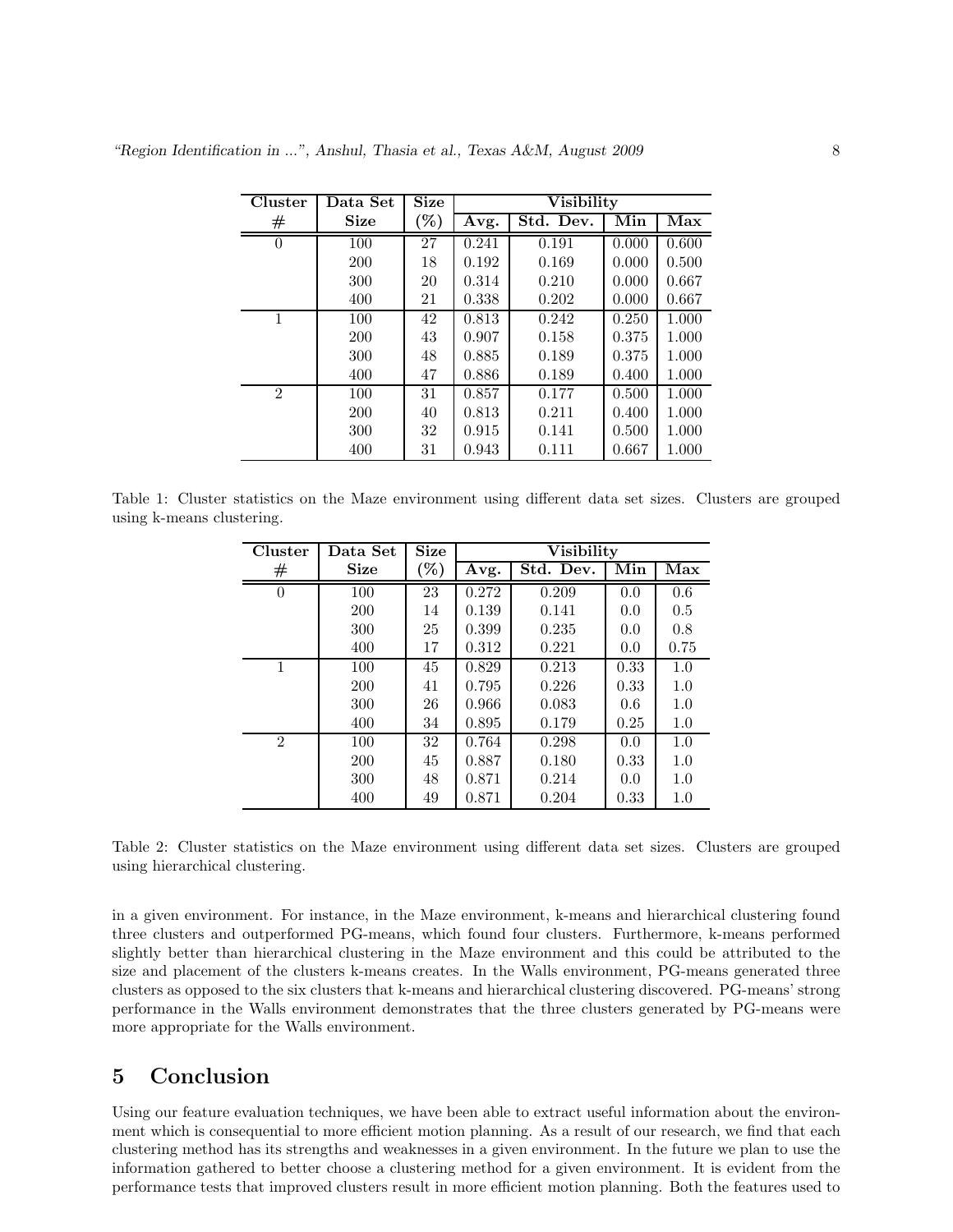define the clusters and the clustering techniques are useful in region identification. In future work, we intend to modify these features and test new features that define a configuration to study the resultant effect on this planning process.

# 6 Acknowledgments

We would like to acknowledge Greg Hamerly at Baylor University for providing the PG-means Matlab libraries.

# References

- [1] N. M. Amato, O. B. Bayazit, L. K. Dale, C. V. Jones, and D. Vallejo. OBPRM: An obstacle-based PRM for 3D workspaces. In Robotics: The Algorithmic Perspective, pages 155–168, Natick, MA, 1998. A.K. Peters. Proc. Third Workshop on Algorithmic Foundations of Robotics (WAFR), Houston, TX, 1998.
- [2] J. Berg and M. Overmars. Using workspace information as a guid to non-uniform sampling in probabilistic roadmap planners. Int. J. Robot. Res., 24(12):1055–1072, 2005.
- [3] R. Bohlin and L. E. Kavraki. Path planning using Lazy PRM. In Proc. IEEE Int. Conf. Robot. Autom. (ICRA), pages 521–528, 2000.
- [4] V. Boor, M. H. Overmars, and A. F. van der Stappen. The Gaussian sampling strategy for probabilistic roadmap planners. In Proc. IEEE Int. Conf. Robot. Autom. (ICRA), volume 2, pages 1018–1023, May 1999.
- [5] B. Burns and O. Brock. Toward optimal configuration space sampling. In Proc. Robotics: Sci. Sys. (RSS), 2005.
- [6] Y. Feng and G. Hamerly. Pg-means: Learning the number of clusters in data. In Neural Information Processing Systems, pages 393–400, 2006.
- [7] R. Geraerts and M. H. Overmars. Reachablility-based analysis for probabilistic roadmap planners. Robotics and Autonomous Systems, 55:824–836, 2007.
- [8] S. Gottschalk, M. C. Lin, and D. Manocha. OBB-tree: A hierarchical structure for rapid interference detection. Comput. Graph., 30:171–180, 1996. Proc. SIGGRAPH '96.
- [9] T. Hastie, R. Tibshirani, and J. Friedman. The Elements of Statistical Learning: Data Mining, Inference, and Prediction. Springer, 2001.
- [10] D. Hsu, G. Sánchez-Ante, and Z. Sun. Hybrid PRM sampling with a cost-sensitive adaptive strategy. In Proc. IEEE Int. Conf. Robot. Autom. (ICRA), pages 3885–3891, 2005.
- [11] L. E. Kavraki, P. Švestka, J. C. Latombe, and M. H. Overmars. Probabilistic roadmaps for path planning in high-dimensional configuration spaces. IEEE Trans. Robot. Automat., 12(4):566–580, August 1996.
- [12] H. Kurniawati and D. Hsu. Workspace-based connectivity oracle an adaptive sampling strategy for prm planning. In Algorithmic Foundation of Robotics VII, pages 35–51. Springer, Berlin/Heidelberg, 2008. book contains the proceedings of the International Workshop on the Algorithmic Foundations of Robotics (WAFR), New York City, 2006.
- [13] S. M. LaValle and J. J. Kuffner. Randomized kinodynamic planning. In Proc. IEEE Int. Conf. Robot. Autom. (ICRA), pages 473–479, 1999.
- [14] L. Lieu and N. Saito. Automated shapes discrimination in high dimensions. Proc. of SPIE, 6701 Wavelets XII(67011W), 2007.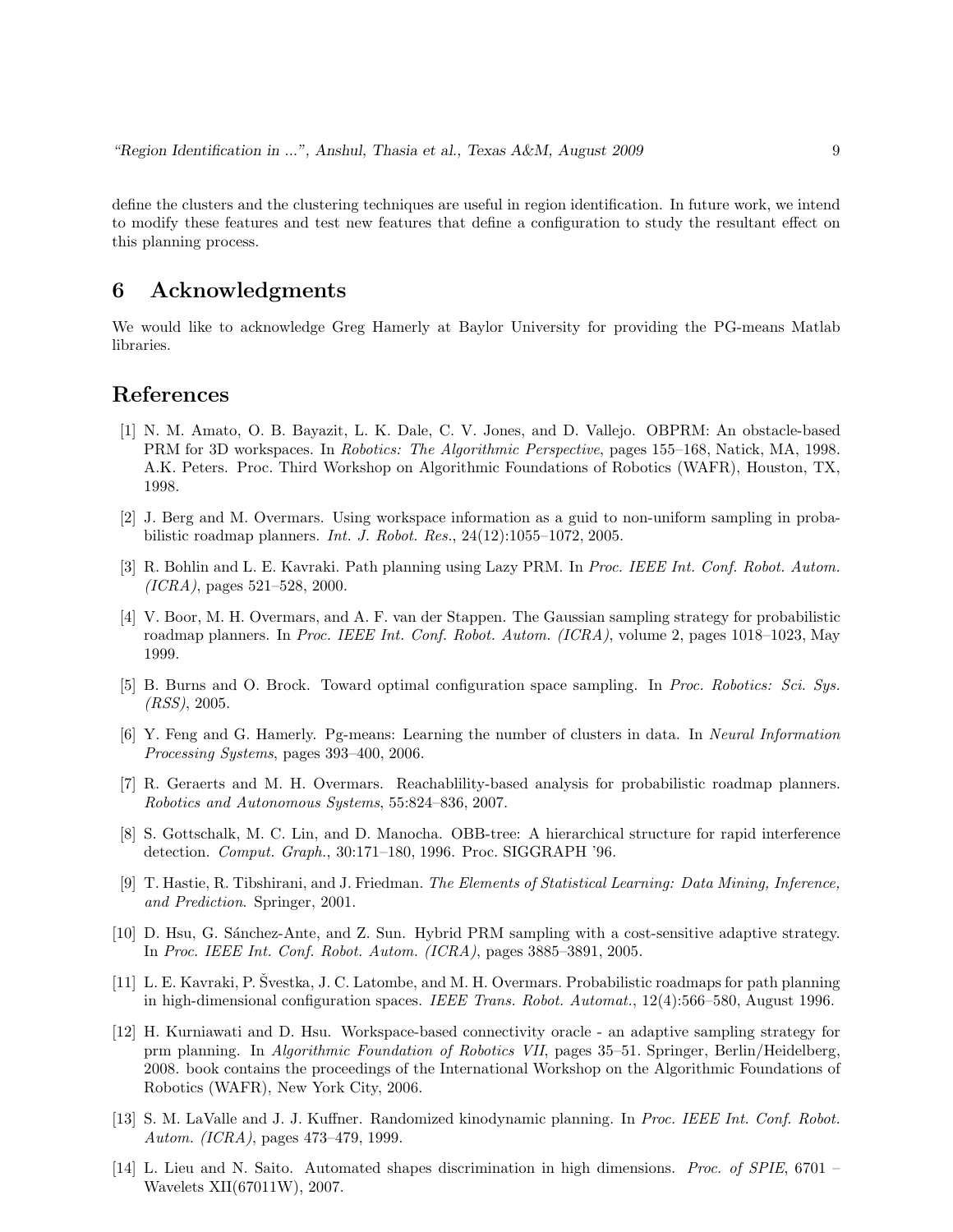- [15] M. Morales, L. Tapia, R. Pearce, S. Rodriguez, and N. M. Amato. A machine learning approach for feature-sensitive motion planning. In Algorithmic Foundations of Robotics VI, pages 361–376. Springer, Berlin/Heidelberg, 2005. book contains the proceedings of the International Workshop on the Algorithmic Foundations of Robotics (WAFR), Utrecht/Zeist, The Netherlands, 2004.
- [16] M. A. Morales A., R. Pearce, and N. M. Amato. Metrics for analyzing the evolution of C-Space models. In Proc. IEEE Int. Conf. Robot. Autom. (ICRA), pages 1268–1273, May 2006.
- [17] M. A. Morales A., L. Tapia, R. Pearce, S. Rodriguez, and N. M. Amato. C-space subdivision and integration in feature-sensitive motion planning. In Proc. IEEE Int. Conf. Robot. Autom. (ICRA), pages 3114–3119, April 2005.
- [18] C. L. Nielsen and L. E. Kavraki. A two level fuzzy PRM for manipulation planning. Technical Report TR2000-365, Computer Science, Rice University, Houston, TX, 2000.
- [19] J. H. Reif. Complexity of the mover's problem and generalizations. In Proc. 1EEE Symp. Foundations of Computer Science (FOCS), pages 421–427, San Juan, Puerto Rico, Oct. 1979.
- [20] S. Rodriguez, S. Thomas, R. Pearce, and N. M. Amato. (RESAMPL): A region-sensitive adaptive motion planner. In Algorithmic Foundation of Robotics VII, pages 285–300. Springer, Berlin/Heidelberg, 2008. book contains the proceedings of the International Workshop on the Algorithmic Foundations of Robotics (WAFR), New York City, 2006.
- [21] D. Xie, M. Morales, R. Pearce, S. Thomas, J.-M. Lien, and N. M. Amato. Incremental map generation (IMG). In Algorithmic Foundation of Robotics VII, pages 53–68. Springer, Berlin/Heidelberg, 2008. book contains the proceedings of the International Workshop on the Algorithmic Foundations of Robotics (WAFR), New York City, 2006.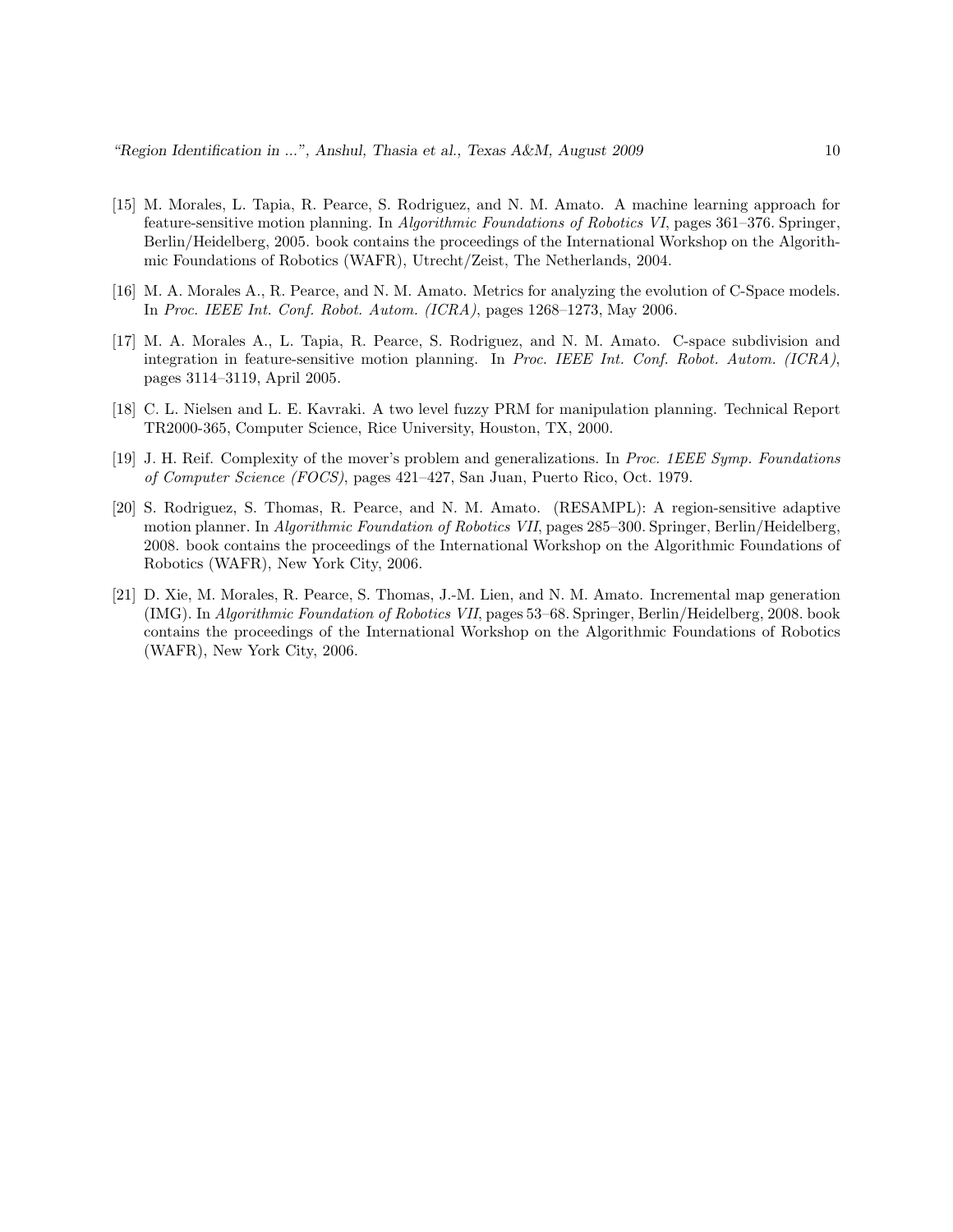| Cluster          | Data Set    | Size                     |                          | Visibility     |                          |                |
|------------------|-------------|--------------------------|--------------------------|----------------|--------------------------|----------------|
| #                | <b>Size</b> | $(\%)$                   | Āvg.                     | Std. Dev.      | Min                      | Max            |
| $\overline{0}$   | 100         | $\overline{55}$          | 0.596                    | 0.347          | 0.000                    | 1.000          |
|                  | 200         | 21                       | 0.314                    | 0.236          | 0.000                    | 0.667          |
|                  | 300         | 19                       | 0.998                    | 0.016          | 0.875                    | 1.000          |
|                  | 400         | $10\,$                   | 0.111                    | 0.143          | 0.000                    | 0.500          |
| $\mathbf{1}$     | 100         | 45                       | 0.764                    | 0.298          | 0.000                    | 1.000          |
|                  | 200         | 22                       | 0.991                    | 0.039          | 0.800                    | 1.000          |
|                  | 300         | $\mathbf{1}$             | 0.510                    | 0.104          | 0.375                    | 0.667          |
|                  | 400         | 12                       | 0.994                    | 0.189          | 0.400                    | 1.000          |
| $\overline{2}$   | 100         | $\qquad \qquad -$        |                          | $\frac{1}{2}$  |                          |                |
|                  | 200         | 37                       | 0.958                    | 0.095          | 0.667                    | 1.000          |
|                  | 300         | $\,9$                    | 0.509                    | 0.137          | 0.250                    | 0.800          |
|                  | 400         | 35                       | 0.984                    | 0.111          | 0.667                    | 1.000          |
| $\overline{3}$   | 100         | $\equiv$                 | $\overline{a}$           | $\overline{a}$ | ÷                        | $\overline{a}$ |
|                  | 200         | 21                       | 0.538                    | 0.195          | 0.000                    | 0.800          |
|                  | 300         | 13                       | 0.880                    | 0.174          | 0.500                    | 1.000          |
|                  | 400         | 24                       | 0.524                    | 0.111          | 0.667                    | 1.000          |
| $\overline{4}$   | 100         | $\overline{\phantom{0}}$ | $\overline{\phantom{0}}$ | $\overline{a}$ | $\overline{\phantom{0}}$ |                |
|                  | 200         |                          |                          |                |                          |                |
|                  | 300         | 3                        | 0.469                    | 0.168          | 0.167                    | 0.800          |
|                  | 400         | 18                       | 0.577                    | 0.111          | 0.667                    | 1.000          |
| $\mathbf 5$      | 100         | $\blacksquare$           | $\qquad \qquad -$        |                |                          |                |
|                  | 200         |                          |                          |                |                          |                |
|                  | 300         | 23                       | 0.958                    | 0.097          | 0.667                    | 1.000          |
| $\overline{6}$   | 400<br>100  |                          |                          |                |                          |                |
|                  | 200         | $\overline{a}$           |                          |                |                          |                |
|                  | 300         | 3                        | 0.180                    | 0.109          | 0.000                    | 0.400          |
|                  | 400         | -                        |                          |                |                          |                |
| $\overline{7}$   | 100         | $\overline{a}$           |                          |                |                          |                |
|                  | 200         |                          |                          |                |                          |                |
|                  | 300         | 10                       | 0.676                    | 0.226          | 0.200                    | 1.000          |
|                  | 400         | $\overline{\phantom{0}}$ |                          |                |                          |                |
| 8                | 100         |                          |                          |                |                          |                |
|                  | 200         |                          |                          |                |                          |                |
|                  | 300         | $\overline{2}$           | 0.086                    | 0.117          | 0.000                    | 0.333          |
|                  | 400         |                          |                          |                |                          |                |
| $\boldsymbol{9}$ | 100         |                          |                          |                |                          |                |
|                  | 200         |                          |                          |                |                          |                |
|                  | 300         | 13                       | 0.816                    | 0.208          | 0.500                    | 1.000          |
|                  | 400         | -                        |                          |                | $\overline{\phantom{0}}$ |                |
| 10               | 100         | $\overline{\phantom{0}}$ |                          |                |                          |                |
|                  | 200         |                          |                          |                |                          |                |
|                  | 300         | 3                        | 0.018                    | 0.047          | 0.000                    | 0.143          |
|                  | 400         |                          |                          |                |                          |                |

Table 3: Cluster statistics on the Maze environment using different data set sizes. Clusters are grouped using PG-means clustering.